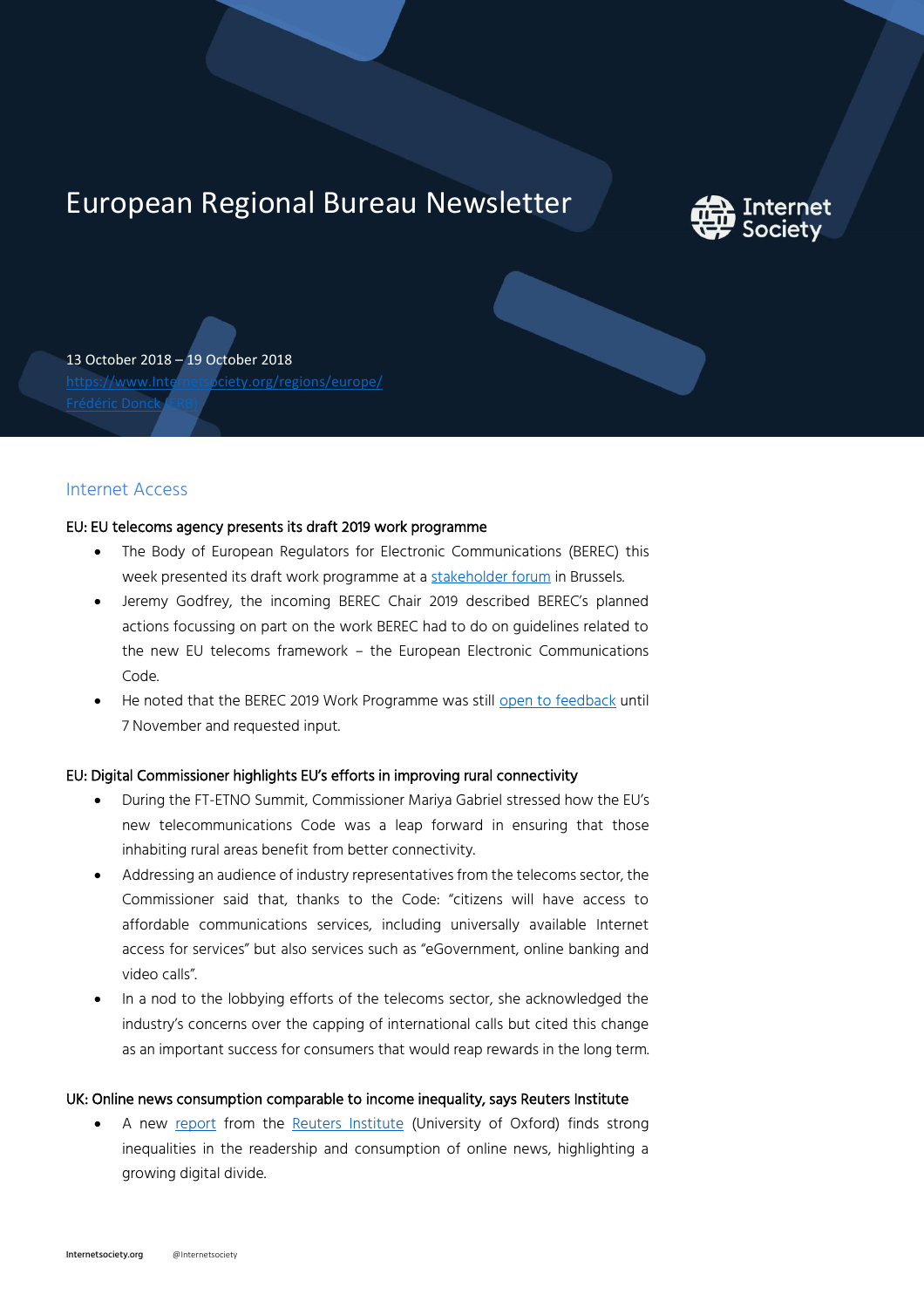- The differences between the ways in which richer and poorer social groups access online information is established based on their reliance on a factor called "direct discovery" or the tendency of users to directly click on news websites instead of being guided there by "distributed" forms of discovery on social media and search engines.
- In a survey limited to UK-data, the authors found that poorer social groups use fewer sources of online news, are less likely to go directly to news organisations for information, and are consequently more reliant on distributed discovery of news via social media and search engines.
- The study suggests that social inequality in news consumption will continue to increase as we move towards a more digital media environment, due to the prevalence and ease of access of distributed forms of discovery, concluding that policy-makers should spend less time talking about the polarisation of online users and more about the unequal access to high-quality news.

# **Trust**

#### EU: Trust leadership will be our next challenge, says new BEREC Chair

- Europe must seize the opportunity to restore trust into big data through proprivacy regulation, declared the incoming Chair of BEREC, the European telecoms agency.
- During the panel "Dialogue: 2020 Vision" of the [FT-ETNO Summit,](https://live.ft.com/Events/2018/FT-ETNO-Summit-2018) Jeremy Godfrey said the next wave of challenges for telecom regulators would include facing new political objectives, fast technological change, globalisation and a demand for strong pro-privacy initiatives.
- Chaired by the Financial Times newspaper and organised with the European Telecommunications Network Operators' Association (ETNO), the Summit gathered government ministers, company CEOs and European regulators to discuss future connectivity trends.
- In a panel on "access, fairness and competitiveness", the outgoing chair Chair of BEREC, Johannes Gungl, [touched](https://berec.europa.eu/eng/news_and_publications/whats_new/5168-current-nn-framework-is-flexible-enough-for-5g-berec-chair-at-the-ft-etno-summit-2018) upon the impact of Net Neutrality regulation on the roll-out of 5G. He said that in 2018, BEREC had tried to find out whether the current framework of rules on Net Neutrality posed a threat, concluding that there were none and that "the EU's current Net Neutrality framework is flexible enough for 5G".

## EU: Online platforms and advertisers unveil their action-plans on fake news

- On Tuesday, a group of companies, including Google, Facebook, Twitter and Mozilla, [presented](https://ec.europa.eu/digital-single-market/en/news/roadmaps-implement-code-practice-disinformation) their individual action plans on tackling fake news to the European Commission (EC).
- The move follows the establishment of the EU's voluntary code of practice for tackling disinformation online, [published](https://ec.europa.eu/digital-single-market/en/news/code-practice-disinformation) in September 2018 as a voluntary set of self-regulatory standards. The action plans are intended to serve as the concrete realisation of these commitments.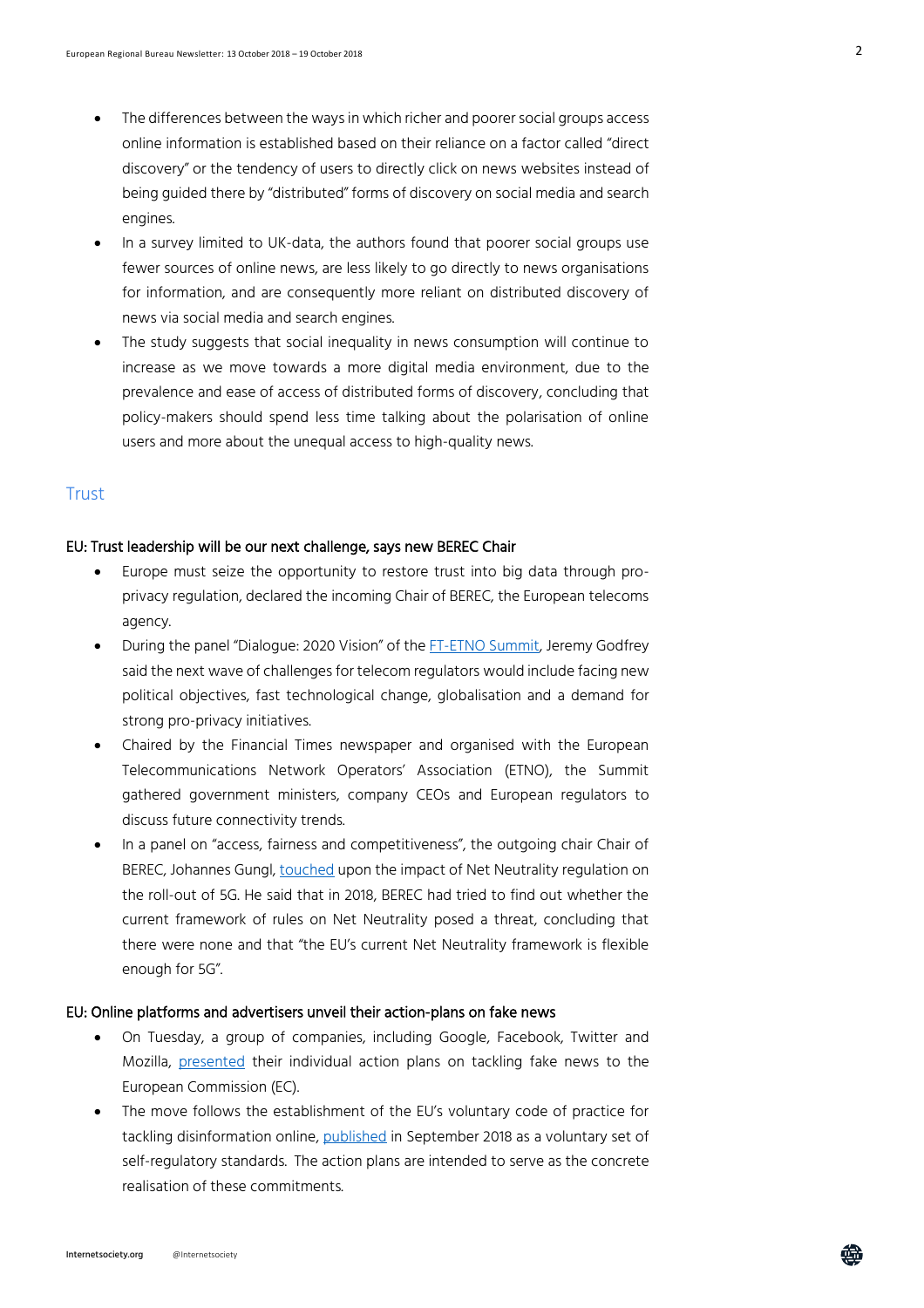- Facebook's pledges include "training for all European Parliament political groups on election integrity and on the use of Facebook as a campaigning tool" to be planned in autumn 2018, and rolling out "political ad labelling and the political ads library" by spring 2019.
- The EC will assess the code's implementation within one year, while representatives of the companies are expected to "meet regularly" to analyse their progress.

## EU: Blockchain technology clashes with GDPR, says new report

- The EU's courts and data protection authorities have not conclusively settled issues between the General Data Protection Regulation (GDPR) and blockchain, says a new [report](https://www.eublockchainforum.eu/sites/default/files/reports/20181016_report_gdpr.pdf) published by the European Commission's Blockchain Observatory.
- Three main tensions are highlighted between the distributed ledger technologies and the EU's new data protection rules, namely: the difficulties in identifying the obligations of data controllers and processors; disagreements on when personal data should be anonymised; and the difficulty in exercising new data subject rights, like the right to be forgotten and the possibilities to erase certain data on blockchain technologies.
- As a solution, the authors propose four rule-of-thumb principles for entrepreneurs and innovators: they should "start with the big picture" and decide whether blockchain is needed and really meets their data-needs; avoid storing personal data on blockchain and use data obfuscation and encryption techniques instead; if blockchain can't be avoided, favour private, permissioned blockchain networks; and be transparent with users.

#### EU: US Commerce Secretary in Brussels for EU-US Privacy Shield Review

- The 2nd **[Annual Review](http://europa.eu/rapid/press-release_MEX-18-6141_en.htm)** of the EU-US Privacy Shield the data protection agreement designed to protect companies on both sides of the Atlantic when transferring personal data - took place in Brussels this week (Oct 18-19).
- US Commerce Secretary Wilbur Ross led the US delegation, joined by US Federal Trade Commission (FTC) Chairman Joe Simons. The two met the EU's Justice Commissioner Vera Jourová on Thursday to kick off the two-day review. The review focused on the commercial aspects on the first day, notably questions related to the oversight and enforcement of the Shield. The second day covered developments on the collection of personal data by US authorities for purposes of law enforcement or national security.
- The FTC claims that the agency is fulfilling its 2016 promise to conduct "vigorous enforcement" of the Privacy Shield arrangement but some critics in Europe argue the US has not kept up its end of the deal by failing to strengthen US protections on data use.
- In July this year, the European Parliament [called](http://www.europarl.europa.eu/news/en/press-room/20180628IPR06836/suspend-eu-us-data-exchange-deal-unless-us-complies-by-1-september-say-meps) on the Commission to suspend the Privacy Shield as it "fails to provide enough data protection for EU citizens".